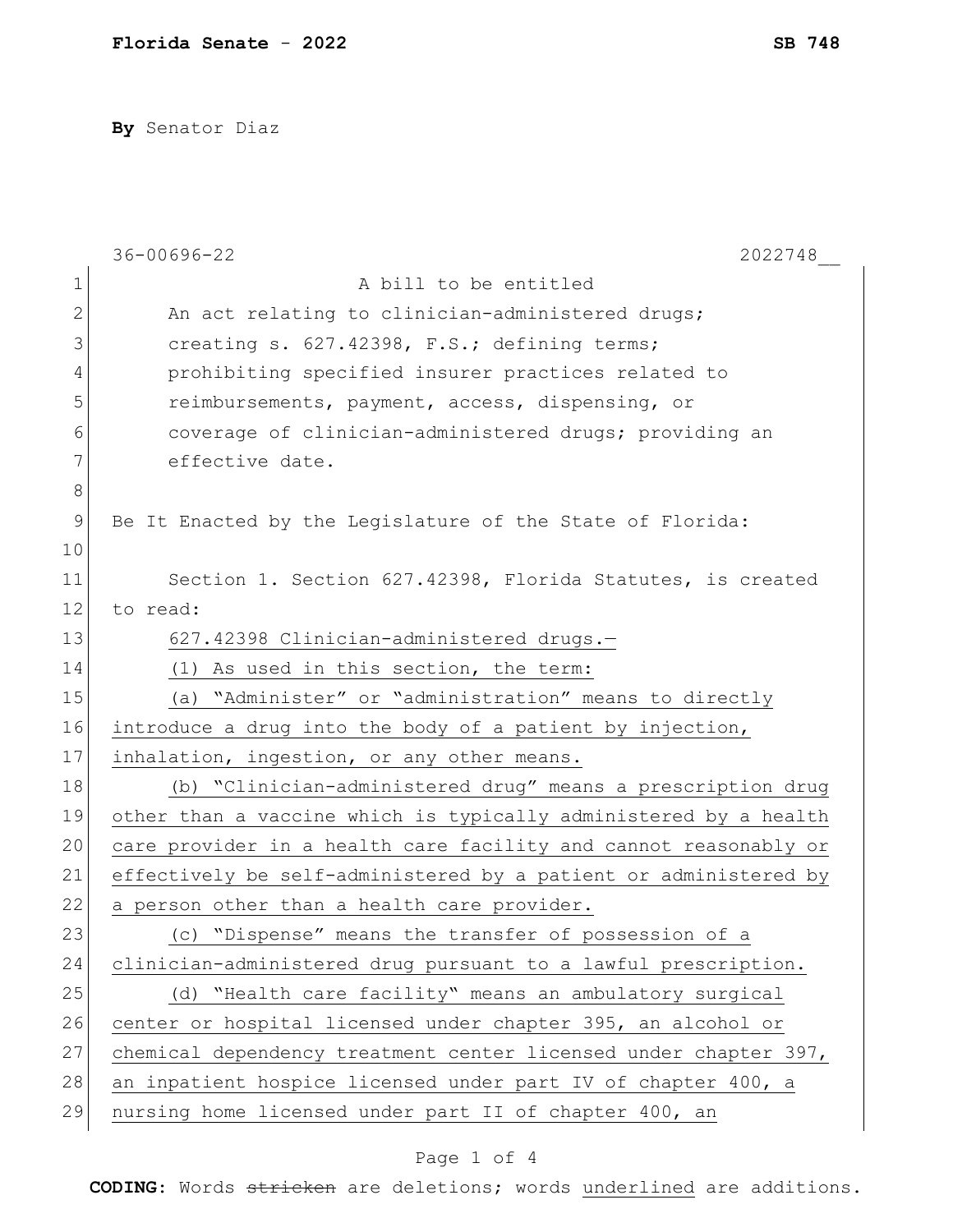|    | 36-00696-22<br>2022748                                           |
|----|------------------------------------------------------------------|
| 30 | ambulatory care center as defined in s. 408.07, an assisted      |
| 31 | living facility licensed under part I of chapter 429, or a       |
| 32 | nursing home component under chapter 400 within a continuing     |
| 33 | care facility licensed under chapter 651.                        |
| 34 | (e) "Health care provider" means any individual authorized       |
| 35 | by law to administer prescription drugs in this state, including |
| 36 | providers acting under another provider's delegation and         |
| 37 | supervision.                                                     |
| 38 | (f) "Insurer" means an insurer as defined in s. 624.03, a        |
| 39 | self-insurance plan as defined in s. 624.031, a multiple-        |
| 40 | employer welfare arrangement as defined in s. 624.437, a         |
| 41 | fraternal benefit society as defined in s. 632.601, a prepaid    |
| 42 | limited health service organization as defined in s. 636.003, a  |
| 43 | health maintenance organization as defined in s. 641.19, a       |
| 44 | prepaid health clinic as defined in s. 641.402, or any health    |
| 45 | care arrangement whereby risk is assumed.                        |
| 46 | (g) "Patient-to-provider dispensing" means the practice by       |
| 47 | which a patient is dispensed a clinician-administered drug from  |
| 48 | the patient's chosen pharmacy and then transports the drug to a  |
| 49 | health care provider for administration.                         |
| 50 | (h) "Unrelated pharmacy" means a pharmacy that is not            |
| 51 | affiliated with, managed by, controlled by, or contracted        |
| 52 | directly with a health care facility.                            |
| 53 | (i) "Unrelated pharmacy dispensing" means the practice by        |
| 54 | which an unrelated pharmacy dispenses a clinician-administered   |
| 55 | drug directly to a health care facility for administration to a  |
| 56 | patient by a health care provider.                               |
| 57 | (2) An insurer may not do any of the following:                  |
| 58 | (a) Reimburse a health care facility or provider for the         |
|    |                                                                  |

## Page 2 of 4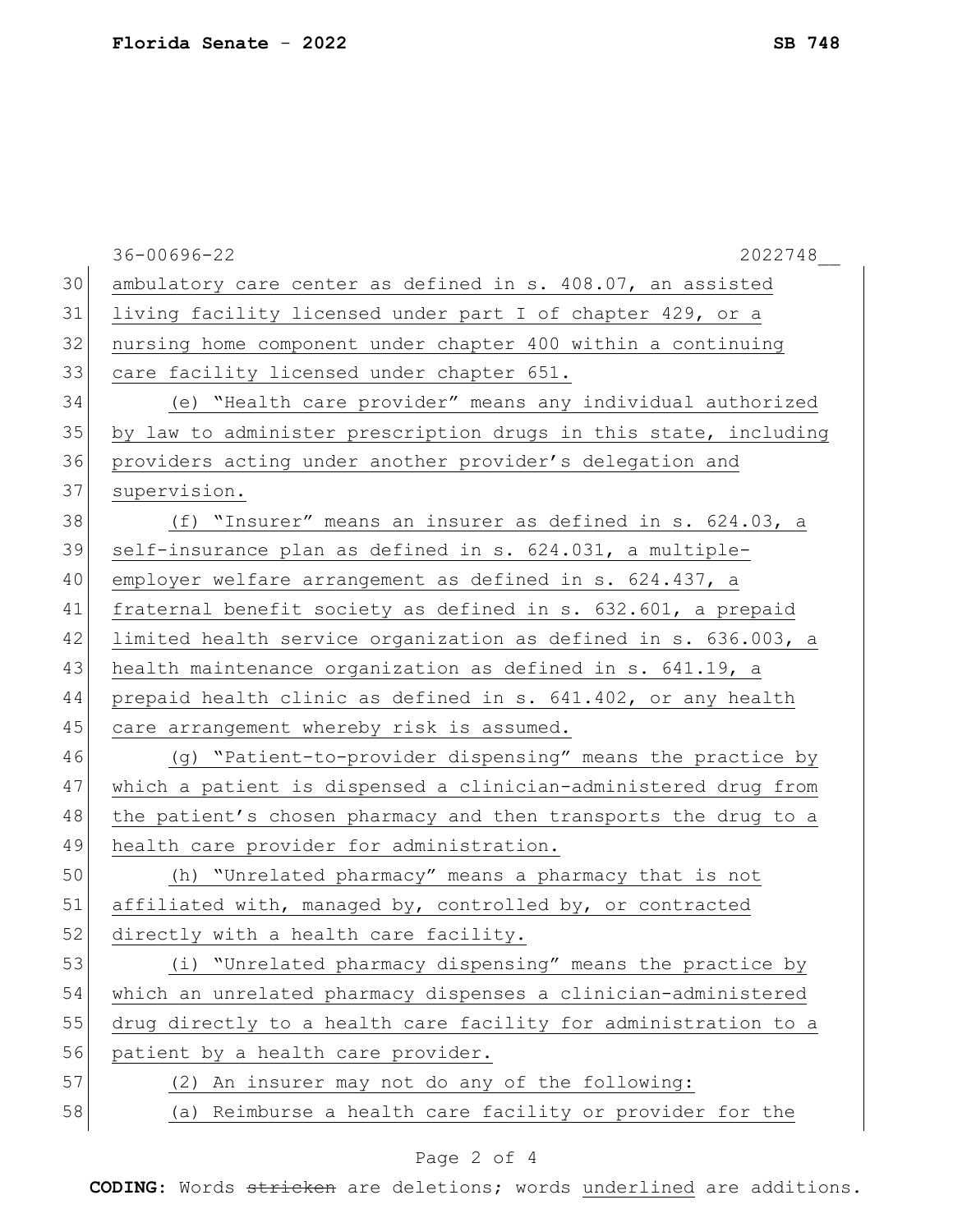|    | $36 - 00696 - 22$<br>2022748                                     |
|----|------------------------------------------------------------------|
| 59 | administration of a clinician-administered drug obtained through |
| 60 | patient-to-provider dispensing.                                  |
| 61 | (b) Except as provided in paragraph (a), refuse to               |
| 62 | authorize, approve, or pay a participating provider for          |
| 63 | providing covered clinician-administered drugs and related       |
| 64 | services to covered persons.                                     |
| 65 | (c) Interfere with the patient's right to choose to obtain       |
| 66 | a clinician-administered drug from the patient's chosen health   |
| 67 | care provider, health care facility, third-party drug            |
| 68 | distributor or pharmacy by any means, including, but not limited |
| 69 | to, inducement, steering, or offering financial or other         |
| 70 | incentives.                                                      |
| 71 | (d) Require clinician-administered drugs to be dispensed by      |
| 72 | a pharmacy selected by the insurer.                              |
| 73 | (e) Limit or exclude coverage for a clinician-administered       |
| 74 | drug if it was not dispensed by a pharmacy selected by the       |
| 75 | insurer, if such drug would otherwise be covered.                |
| 76 | (f) Reimburse at a lesser amount clinician-administered          |
| 77 | drugs dispensed by a pharmacy that was not selected by the       |
| 78 | insurer.                                                         |
| 79 | (g) Condition, deny, restrict, refuse to authorize or            |
| 80 | approve, or reduce payment to a health care provider or health   |
| 81 | care facility for providing covered clinician-administered drugs |
| 82 | and related services to covered persons if all criteria for      |
| 83 | medical necessity are met, solely on the basis that the health   |
| 84 | care provider or health care facility obtains clinician-         |
| 85 | administered drugs from a pharmacy that has not entered into a   |
| 86 | written agreement with the patient's insurer to provide medical  |
| 87 | or pharmacy benefits.                                            |

## Page 3 of 4